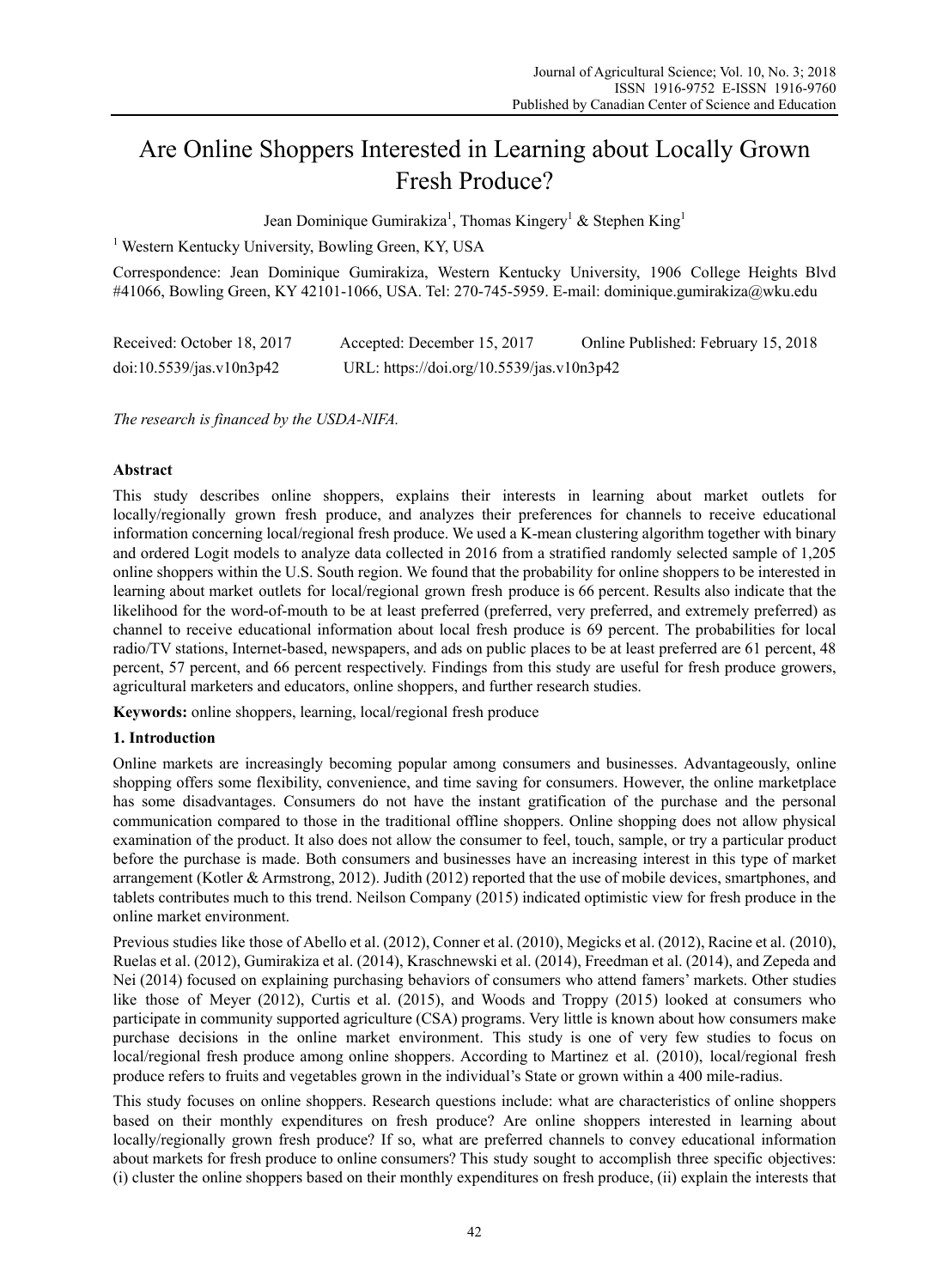online shoppers have in learning about market outlets for local/regional fresh produce, and (iii) analyze preferences for information channels that online shoppers would like to receive educational information about local/regional fresh produce. The study is significant to growers and agricultural marketers because it provides an understanding online shoppers and their preferred ways to receive educational/marketing information. It is important for marketers to know the channels that consumers prefer to obtain information regarding accessibility of fresh produce in their communities/regions. Future researchers will find this analysis useful when furthering knowledge in this increasingly popular market.

#### **2. Literature Review**

There is a limited amount of literature about local fresh produce in the online marketplace. More specifically, consumers' knowledge for and characteristics of purchasing local/regionally grown fresh produce as well as identifying the information channels consumers prefer are undocumented. This may have to do with the fact that much of the local foods that are sold via traditional farmers' markets and other direct-to-consumer market outlets. There are some research articles related to the somewhat failed online retailing of grocery store products during the late 1990s and early 2000s, such as Morganosky and Cude (2002). The online grocery retailing of the late 20<sup>th</sup> century may have been ahead of its time. There is a large volume of literature on local fresh foods via traditional marketing channels, such as farmers' markets. Examples include those of Wolf, Spittler, and Ahern (2005), Bond, Thilmanhy, and Bond (2009), Low and Vogel (2011), Nei and Zepede (2011).

The use of the Internet and online mobile apps is increasing. Thus, today there may be desire among customers of fresh local foods to learn more about shopping alternatives for these products via web based methods. Advertising of food products generally follows one of two basic types: branded advertising and generic advertising. According to Blisard (1999), branded advertising promotes the characteristics of a given brand of a food commodity, whereas generic advertising promotes the consumption of the general food commodity.

Although there appears to be little research on local fresh produce targeted towards online shoppers, Gallo (1999) indicated that mass media advertising by American food and alcohol industries was second only to that of the automotive industry. In 1997 food alone accounted for 10.7% of U.S. household expenditures and 14.3% of U.S. advertising expenditures. At that time, only 2.2% of the \$7.1 billion was spent on advertising of fruits, vegetables, grains, and beans (Gallo, 1999). However, none of the \$7.1 billion of media used by the food industry was spent on online or Internet media. One might expect that the prevalence of online advertising of food and agriculture products has changed dramatically. Although these historical values are becoming dated, the general structure of food advertising dollars by product category has likely not changed dramatically. It is apparent that advertising of fresh and minimally processed foods, whether local or not, is a minimal proportion of the total advertising and promotion of U.S. food and agriculture products. Even if it is arguably believed that online shopping is a time-saver experience, information search in this environment can be daunting. Anderson (2011) showed that 69% of consumers who read reviews online have as much confidence in them as in personal recommendations and over 73% read up to 10 reviews before making the final purchase decision. The number of reviews for a product reflects the product popularity (Berger, 2011). This study contributes to the little literature currently available in this potentially valuable marketplace for local fresh produce.

# **3. Methodology**

# *3.1 Data collection Process*

We used survey data from consumers who shopped online at least twice in six months before they participated in this study. We consider such consumers to be "online shoppers." We collected data between March and July in 2016. Participants were randomly and proportionally (based on state's population) selected from 16 states that compose the South region of the U.S. (U.S. Census Bureau, 2016). 1205 online shoppers participated in the study. We created the surveys in the Qualtrics software. Qualtrics company is a professional provider of survey software which offers advanced and sophisticated tools suited for collecting data online. The company works with more than 20 online panel providers in order to constitute a quality and diverse pool of respondents that are suited to specific sample requirements. The software used a sophisticated digital fingerprinting technology to check every Internet Protocol address as an effort to ensure the validity and the quality of the data. With this software, we were able to accurately track, profile, and monitor individual responses. Survey questions were designed using embedded features that allow branching logic, question block presentation, randomization, and question timing. The features allowed us to mitigate some biases that could arise when participants respond to survey questions. For example, randomizing the question alternatives/options eliminated a possibility for a specific alternative being chosen frequently (or less frequently) simply because it appears the first (or last) on the list for all respondents (which happens in taking paper-based surveys). In the survey, we included questions that required participants to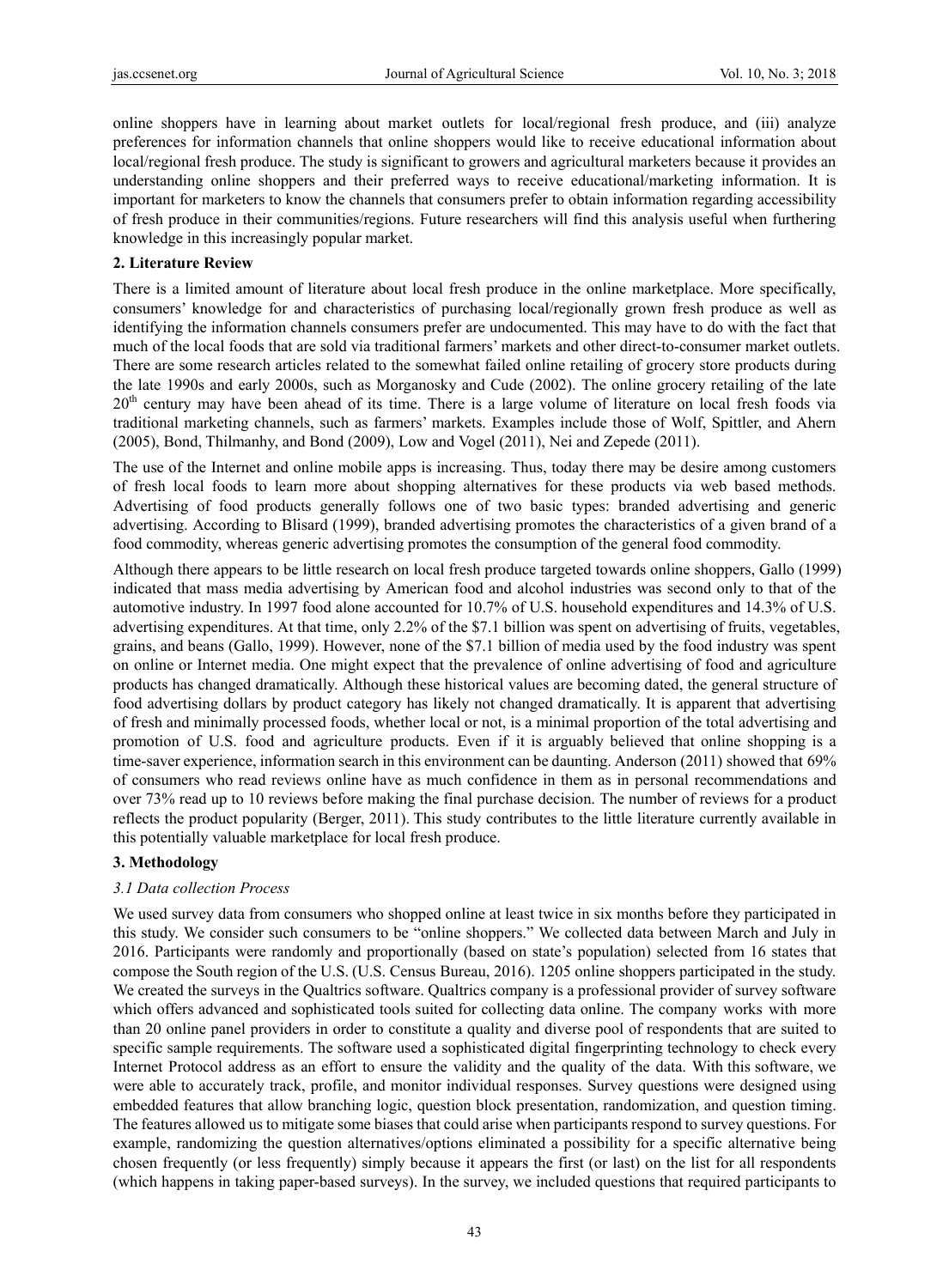answer after they actually think. This strategy allowed us verify whether respondents were in fact paying attention to each question. The software excludes automatically those participants who answered incorrectly. The survey remained open until 1,205 responded all applicable questions.

#### *3.2 Model Specification*

In this analysis, we conducted a cluster analysis and used binary and ordered logistic models. First, a cluster analysis grouped the online shoppers into three categories based on their monthly expenditures on fresh produce. The analysis followed a partitioning clustering process where the K-Means algorithm minimizes the distance of each point from the center value of the group to which the point belongs. Using shopper characteristics, the algorithm initialized a set of cluster centers and assigned each observation in the dataset to the cluster with the nearest center. The process continued until the centers of the clusters stopped changing.

Second, we conducted a regression analysis using both binary and ordered logistic models. We assume that the online shoppers are rational with preferences that are complete and transitive (Mas-Colell et al., 1995). We further assume that the online shoppers seek to maximize satisfaction; which according to Train (2009) implies a random utility framework. In this framework, online shoppers will first select an option with the highest level of utility when faced with several choice alternatives. Their utility derived from the choice made is then specified as a linear function of the chooser and the specific choice attributes plus the error term (Keeling-Bond, Thilmany-McFadden, & Bond, 2009). Therefore, the utility function is:

$$
U_{ij} = V_{ij} + \varepsilon_{ij} \ (i = 1, \ \dots \ I \ \text{and} \ j = 1, \ \dots \ J)
$$
 (1)

where,  $V_{ij}$  determines the utility for *i*<sup>th</sup> individual and *j*<sup>th</sup> alternative. In Equation (1),  $\varepsilon_{ij}$  is a random error that we assume to be iid (independently and identically distributed) in a manner corresponding to an extreme value  $F(\varepsilon_{ij})$ = exp{-exp(-*εij*)}. According to Kennedy (2008), this assumption makes the logit model appropriate. In addition, this study assumes that *Vij* follows a linear-in-parameter utility functional form (Onozaka & Thilmany-McFadden, 2011). As a result,  $V_{ij}$  is illustrated by Equation (2) below:

$$
V_{ij}^* = \beta' X_{ij} + \mu_{ij} \ (i = 1, \ \dots \ I \text{ and } j = 1, \ \dots \ J)
$$
 (2)

In Equation (2) above, the  $X_{ij}$  is a vector of characteristics of the chooser. The parameters  $\beta$  are to be estimated and differ across alternatives. The  $\mu$ <sup>*i*</sup> is the disturbance that account for unobserved factors.

In order to explain the impact that characteristics of online shoppers have on their willingness to receive information about market outlets for locally grown fruits and vegetables, we modeled this analysis according to the model that Wooldridge (2009) recommended when a response variable is binary.

$$
P(y = 1|X) = G(\beta_0 + \beta_1 X_1 + \dots + \beta_k X_k) = G(\beta_0 + X\beta)
$$
\n(3)

In Equation (3) above, the  $y$  is the response that a researcher is able to observe. The  $k$  represents specific explanatory variables. The *G* is a logistic function that strictly takes on values between 0 and 1 and its functional form is:

$$
G(z) = \frac{\exp(z)}{1 + \exp(z)}
$$
(4)

There is an underlying latent variable *y\** that actually derives a logistic model and that variable is given by:

$$
y^* = \beta_0 + X\beta + e, \ y = [y^* > 0]
$$
 (5)

In Equation (5) above,  $y = [y^* > 0]$  represents is an indicator function with 0 if the expression in brackets is not true and 1 otherwise. We assume that the *e* is unrelated/indepandent *X* and is distributed according to a standard logistic.

In order to explain the preferred channels that online shoppers would like to receive educational information about markets for local and/or organic fresh produce, we used an ordered logit model. Kennedy (2008) indicated that this model is appropriate for dependent variables with polychotomous responses that are ranking by nature. Respondents were presented five options and asked: Based on how you get information about shopping and about events in your community, order the following information channels you like to receive educational information about local/regional fresh produce.  $1 =$  most preferred,  $2 =$  preferred,  $3 =$  somewhat preferred,  $4$  $=$  less preferred, 5 = least preferred. The options were: (A) Websites and/or social media (Internet-based), (B) local radio/TV ads, (C) word-of-mouth, (D) newspapers, and (E) information displays on public places such as roadside signs, buses, etc. We followed the strategy that Train (2009) recommended when analyzing data with ordinal outcome. In this framework, an individual *i* is assumed to assign a favorable number to the most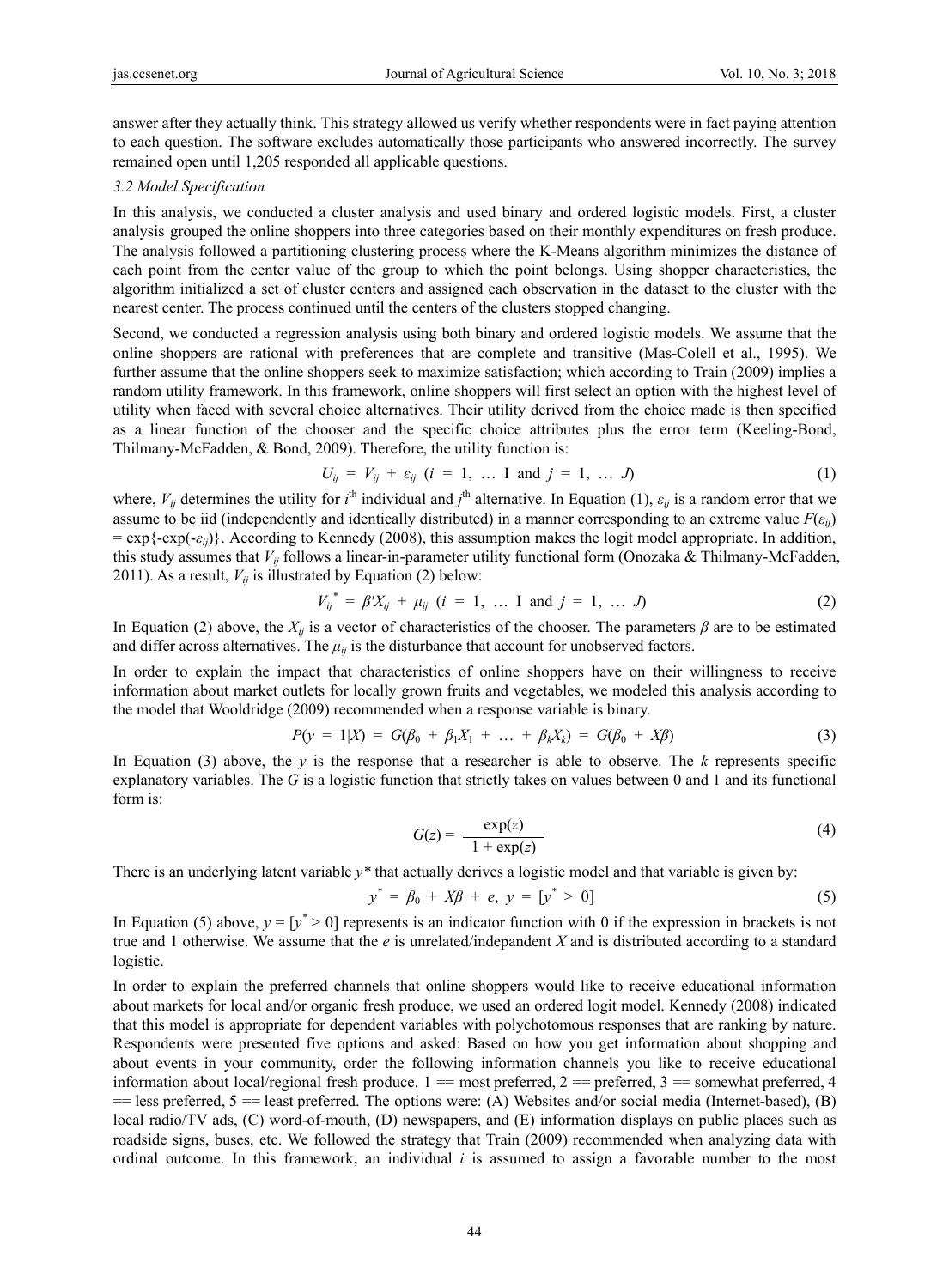preferred option (the one believed to be associated with the highest level of utility). In this framework, the utility function  $U_{ij}$  for the individual *i* takes the form:

$$
U_{ij} = \beta' X_{ij} + \varepsilon_{ij} \tag{6}
$$

In Equation (6) above, the  $X_{ij}$  represents a vector of characteristics of the respondent *i*. The  $\beta$  is vector of parameters that we estimate in the model. It differs across the five alternatives. The *εij* represents factors that are not included in the model because we cannot observe them. It is assumed to be independently and identically distributed (iid) in a manner conforming to an extreme value  $F(\varepsilon_{ij}) = \exp\{-\exp(-\varepsilon_{ij})\}$  to appropriately justify a logistic model (Kennedy, 2008). In this model, the response *y* is expressed as:

$$
y = \begin{cases} 1 & \text{if } 0 < V_{ij}^* \leq \mu_1 \\ 2 & \text{if } \mu_1 < V_{ij}^* \leq \mu_2 \\ \dots \\ J & \text{if } \mu_{J-1} < V_{ij}^* \leq \mu_J \end{cases} \tag{7}
$$

In Equation (7) above, the  $\mu_s$  represent threshold parameters that we estimate along with the  $\beta_s$ . This model results in ordered log-odds. These log-odds measure the effects that a specific variable has on the possibility that a given channel will be in the highest category (most preferred) over lower category, such as preferred (2), somewhat preferred (3) and less preferred (4), and the least preferred (5). Dummy variables were included in the model. We interpret specific estimates as differences in the likelihood between  $X_{ij}$  with 0 values and 1. The indirect utility  $V_{ij}^*$  is given by:

$$
V_{ij}^* = \sum_{k=1}^K \beta_k X_{ki} + \varepsilon_i = Z_i + \varepsilon_i \tag{8}
$$

where, *Xki* represent explanatory variables, *βk* is a vector of parameters to be estimated, and is *εi* represents other non-included factors as a random disturbance term. From Equation (8) above, we used to estimate the parameters is:

$$
Z_i = \sum_{k=1}^{K} \beta_k X_{ki} = E(Y_i^*)
$$
\n(9)

The likelihood that *y* takes on a specific value is given by:

$$
Prob(y = j/X_{ki}) = \frac{\exp(\beta_k X_{ki})}{1 + \exp(\beta_k X_{ki})}
$$
\n(10)

We hypothesize a no (null) relationship between online shoppers' characteristics and the levels of the preferences they have for the information channels; *i.e.*  $H_0 \equiv \beta_k = 0$ . We alternatively hypothesize that the effects the characteristics of online shoppers have on the levels of their preferences are significantly different from zero; *i.e.*  $H_1 \equiv \beta_k \neq 0$ . In this study, we included 12 explanatory variables to explain the interests that online shoppers have in learning about market outlets and their preferred channels to receive educational information. Age is variable representing actual age for each respondent with a minimum of 18 years. Female is a binary variable with one if a respondent's gender is female and zero otherwise. Married is a binary variable with one if a respondent is married and zero otherwise. "FPDiet Concerns" is a dummy variable which represents shoppers who believe that eating regularly more fresh produce helps address dietary concerns. As for the "GovAssistance" variable, one represents respondents who participate in WIC program, food stamps, and/or senior nutrition assistance program and zero otherwise. Caucasian is a binary variable with one if a respondent is white and zero otherwise. The variable "IncomeYear2015" represents thousands of respondents' income in 2015. The "MonthlySpendFreshProduce" represents the average monthly expenditures on fresh produce. Education is a categorical variable with five categories (no high school, high school diploma, 2-year college degree, 4-year college degree, graduate degree). The "InterestedInLocalFP" is a 5-likert scale variable for the levels of interests that respondents have in local fresh produce. Lastly, the WouldBuyLocalProduceOnline is a 5-likert scale variable representing levels of possibility for shoppers to purchase fresh produce online.

This study uses a binary Logit model to explain interests that online shoppers have in learning about market outlets for locally/regionally grown fresh produce. An ordered logit model is used to explain preferences for information channels. Each of the coefficient estimates is the degree to which the log-odds will chance resulting from a unit chance in the corresponding variable. The coefficients' signs show the relationship; negative or positive. The numbers demonstrate the size of contribution of the specific regressor to the variation in the dependent variable. A positive estimate means that increasing the variable will increase the probability of having interests in learning about market outlets for locally/regionally grown fresh produce. A negative estimate indicates the opposite. The smaller the size of the estimate, the weaker the effect of the variable. This discussion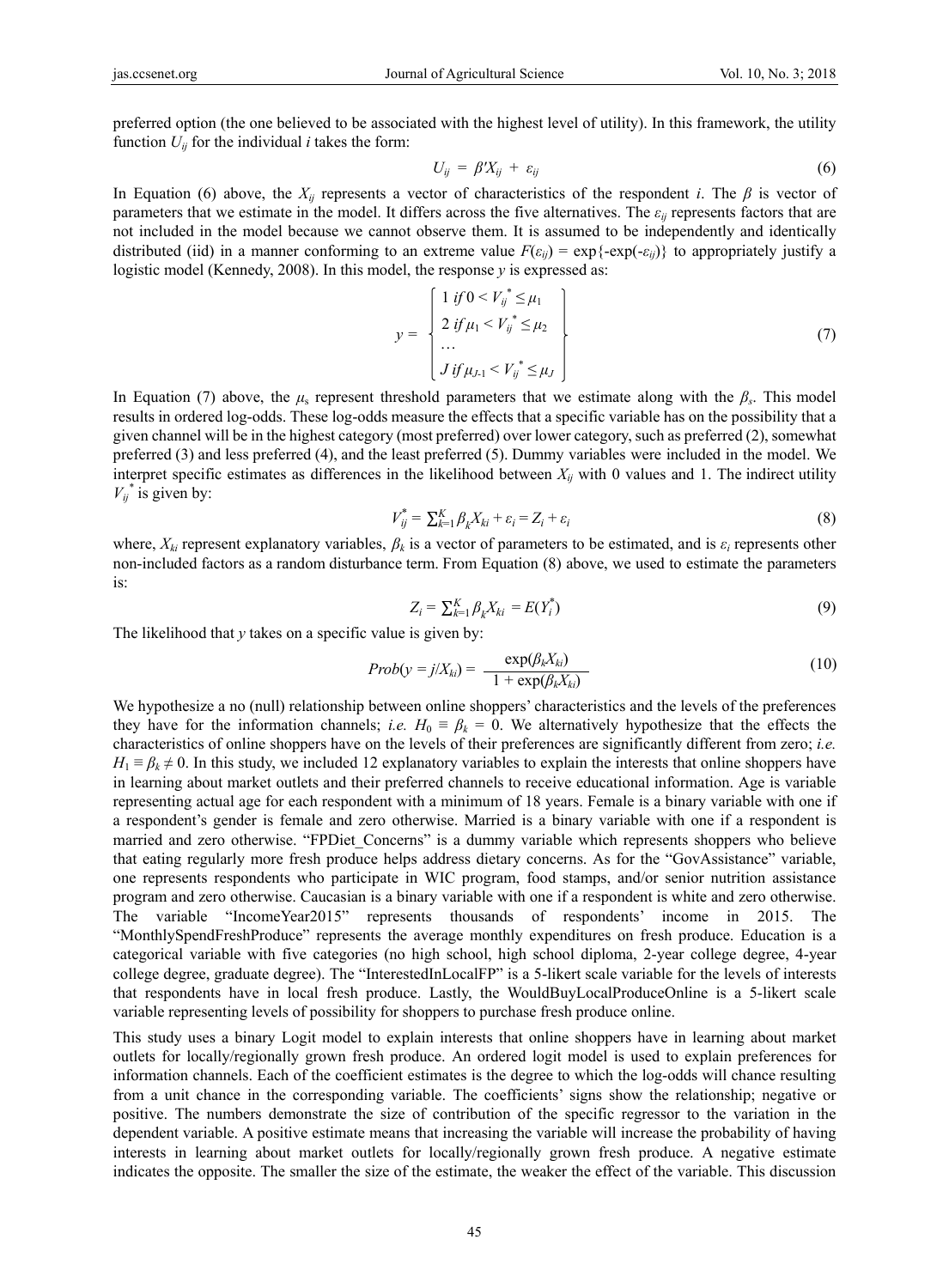focuses on those variables that have significant marginal effects. We interpret them as the relative elasticities with respect to a specific independent variable.

## **4. Presentation and Discussion of Results**

### *4.1 Cluster Analysis Results*

Based on the monthly expenditures on fresh produce, the clustering algorithm placed 73 percent of all respondents into the low-spender group, 21 percent in the moderate-spender category, and 6 percent in the high-spender cluster. Table 1 illustrates some descriptive statistics for the respondent characteristics that we included in the model.

| Variables                  | Cluster of<br><b>High Spenders</b> | Cluster of<br>Moderate Spenders | Cluster of<br>Low Spenders |  |
|----------------------------|------------------------------------|---------------------------------|----------------------------|--|
| Age                        | 41                                 | 44                              | 49                         |  |
| Female                     | 0.407                              | 0.542                           | 0.636                      |  |
| Married                    | 0.661                              | 0.627                           | 0.541                      |  |
| FPDiet Concerns            | 0.864                              | 0.827                           | 0.691                      |  |
| Caucasian                  | 0.729                              | 0.764                           | 0.842                      |  |
| IncomeYear2015             | \$89.29                            | \$80.98                         | \$56.66                    |  |
| GovAssistance              | 0.136                              | 0.147                           | 0.152                      |  |
| InterestedInCSA            | 0.723                              | 0.68                            | 0.501                      |  |
| MonthlySpendFreshProduce   | \$289.94                           | \$109.88                        | \$25.40                    |  |
| Education                  | 3.814                              | 3.56                            | 3.281                      |  |
| InterestedInLocalFP        | 4.559                              | 4.52                            | 4.338                      |  |
| WouldBuyLocalProduceOnline | 3.356                              | 2.689                           | 2.029                      |  |
| Total                      | 59 ( $= 6\%$ )                     | $225 (= 21\%)$                  | $784 (= 73\%)$             |  |

Table 1. Clustered descriptive statistics

The largest cluster consists of low-spender online shoppers. The clustering algorithm placed 73 percent of all respondents into this group. In this cluster, the average monthly expenditure on fresh produce is \$25.40. An average low-spender is 49 years old. This cluster is the least affluent cluster with average annual income of \$56,660 in 2015. In this group, females are about 64 percent. This is the cluster with the lowest percentage of married (54 percent) online shoppers. Similarly, it contains the lowest number of respondents interested in CSA programs (50 percent).

Compared to other two clusters (high and moderate spenders), the percentage of low-spender online shoppers who believe that eating fresh produce could help address their dietary concerns is relatively less. It is estimated to be 69 percent as opposed to 83 and 86 percent for moderate and high spenders respectively. Almost 84 percent are Caucasians and 15 percent are recipients of food-related government assistance. An average low-spender online shopper barely completed 2 years of college education, is very interested in locally grown fresh produce. This shopper would probably not shop for fresh produce online.

The second largest cluster consists of moderate-spender online shoppers. There are 21 percent of all respondents into this cluster. An average moderate-spender online shopper spends roughly \$110 on fresh produce each month. This average moderate-spender is 44 years old, earned a gross income of \$80.980 in 2015, and completed a 4-year college education. He/she is very interested in locally grown fresh produce and is neutral/unsure about buying local fresh produce online. This cluster contains 54 percent females, 63 percent married, and 76 percent Caucasians. The portion of respondents interested in CSA programs in this cluster is 68 percent. Moderate-spender online shoppers who believe that eating fresh produce could help address their dietary concerns is 83 percent.

Finally, the smallest cluster consists of high spenders. The clustering algorithm placed only 6 percent of all respondents into this group. In this cluster, the average monthly expenditure on fresh produce is \$289.94. An average respondent is this cluster is 41 years old. This suggests that the cluster includes a majority of consumers with children to feed at home; resulting in high expenditures on fresh produce. This cluster is the most affluent cluster with average annual income of \$89,290 in 2015. This cluster also contains the highest percentage (66 percent) of married online shoppers; which could be another explanation for high spending. There are nearly 41 percent females in this cluster.

We found that 86 percent of high-spender online shoppers believe that eating fresh produce could help address their dietary concerns. Almost 73 percent are Caucasian, 14 percent receive some sort of food-related assistance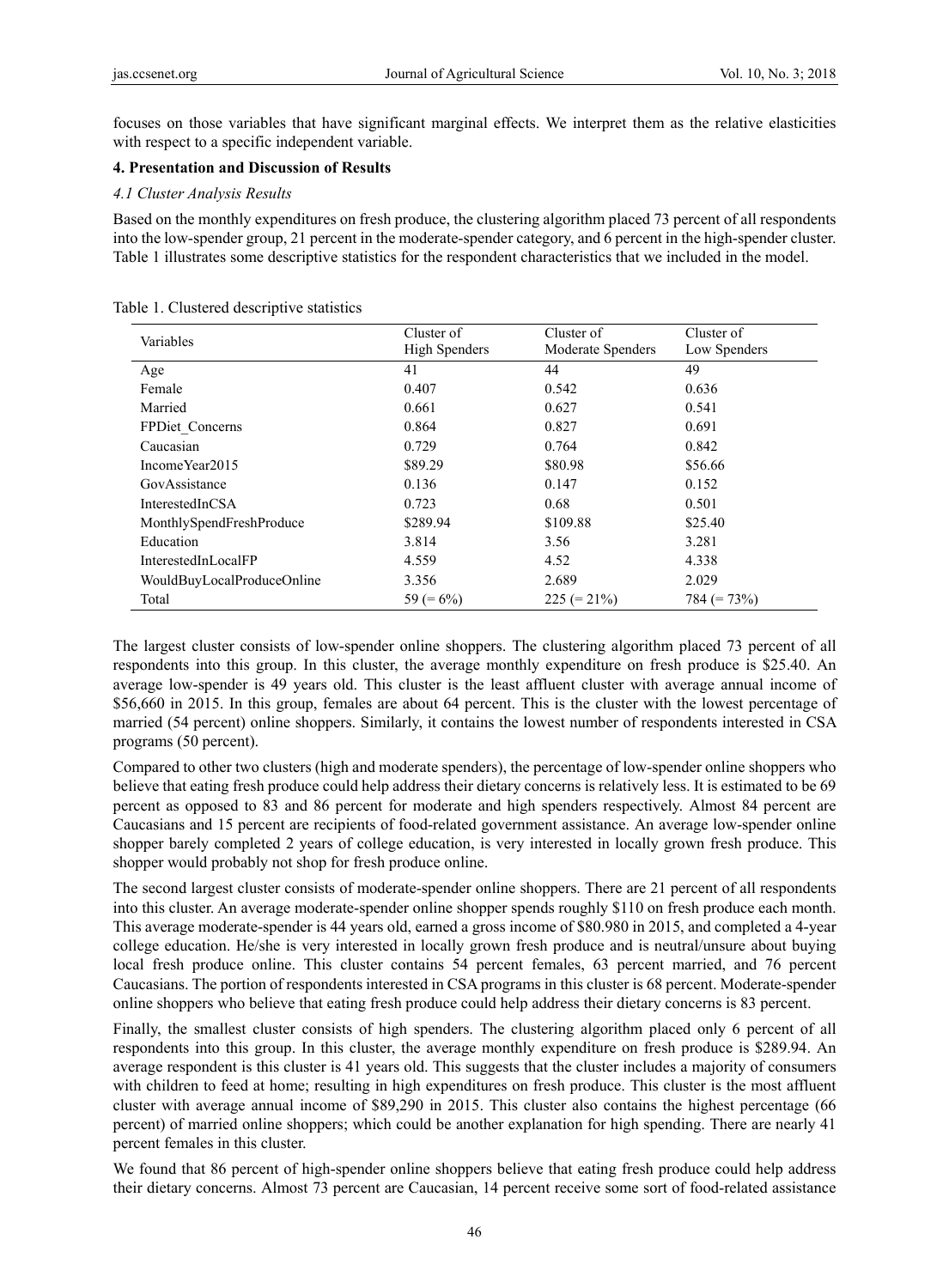from government programs, and 72 percent are interested in community supported agriculture programs. We finally found that an average high-spender online shopper barely has a bachelor's degree, is extremely interested in locally grown fresh produce, but is neutral about shopping for fresh produce online. Overall, across these three clusters, online shoppers are very interested in locally grown fresh produce, but are not decisive about their likelihood to purchase it from online stores.

#### *4.2 Regression Results*

## 4.2.1 Binary Logit Model Results

Table 2 shows regression results from the binary logit model. In this model, 1 represents a respondent's interest in learning about market outlets for locally/regionally grown fresh produce and 0 otherwise. We focus only on those independent variables with significant marginal effects. Overall, these results show that consumer characteristics that have significant effects on the likelihood for online shoppers to be interested in learning about market outlets for local/regional fresh produce are: age, being females, believing that eating fresh produce helps address dietary habits, receiving any type of food-related assistance from government programs (WIC, food stamps, senior nutrition program and the like), low-income, being interested in the CSA programs, and having interests in purchasing fresh produce online.

| <b>Independent Variables</b>           | <b>Coefficient Estimates</b> | Marginal Effects<br>$Prob(y = 1) = .66$ |
|----------------------------------------|------------------------------|-----------------------------------------|
|                                        |                              | $Prob(y == 0) = .34$                    |
| Age                                    | $0.01136*$                   | $0.00113*$                              |
| Female                                 | 0.3259*                      | $0.0323*$                               |
| Married                                | 0.2813                       | 0.0279                                  |
| FPDiet Concerns                        | $0.5054**$                   | $0.0501**$                              |
| Caucasian                              | $-0.3092$                    | $-0.0307$                               |
| Income Year2015                        | $-0.003701$ ***              | $-0.000367***$                          |
| GovAssistance                          | 0.5128*                      | $0.0508*$                               |
| InterestedInCSA                        | 2.2038***                    | $0.218***$                              |
| MonthlySpendFreshProduce               | 1.462e-04                    | 1.45e-05                                |
| <b>Education</b>                       |                              |                                         |
| No High School                         | (base)                       |                                         |
| High School Diploma                    | $-0.04797$                   | $-0.00573$                              |
| 2-Year College Degree                  | 0.2959                       | 0.0311                                  |
| 4-Year College Degree                  | 0.4121                       | 0.0415                                  |
| Graduate Degree or Higher              | 0.2986                       | 0.0314                                  |
| <b>InterestedInLocalFP</b>             |                              |                                         |
| Not Interested                         | (base)                       |                                         |
| Somewhat Interested                    | 0.5692                       | 0.125                                   |
| Interested                             | 2.3407*                      | $0.524**$                               |
| Very Interested                        | 3.0300**                     | $0.615**$                               |
| <b>Extremely Interested</b>            | 3.3882***                    | $0.647***$                              |
| <b>Would Buy Local Produce Online?</b> |                              |                                         |
| Definitely Not                         | (base)                       |                                         |
| Probably Not                           | 0.9348***                    | $0.106***$                              |
| Might or Might Not                     | $1.2861***$                  | $0.129***$                              |
| Probably Yes                           | $0.8472**$                   | 0.0988**                                |
| Definitely Yes                         | 1.5192**                     | $0.141***$                              |
| Constant                               | $-4.2788***$                 |                                         |
| Stats:                                 |                              |                                         |
| Observations                           | 1205                         |                                         |
| LR $chi2(21)$                          | 294.65                       |                                         |
| Prob > chi2                            | 0.0000                       |                                         |
| Pseudo R2                              | 0.2969                       |                                         |
| Log likelihood                         | -348.96311                   |                                         |

#### Table 2. Binary logit model results

*Note*. The \*\*\* denotes significance at 1%, \*\* at 5%, and \*\*\* at 10%.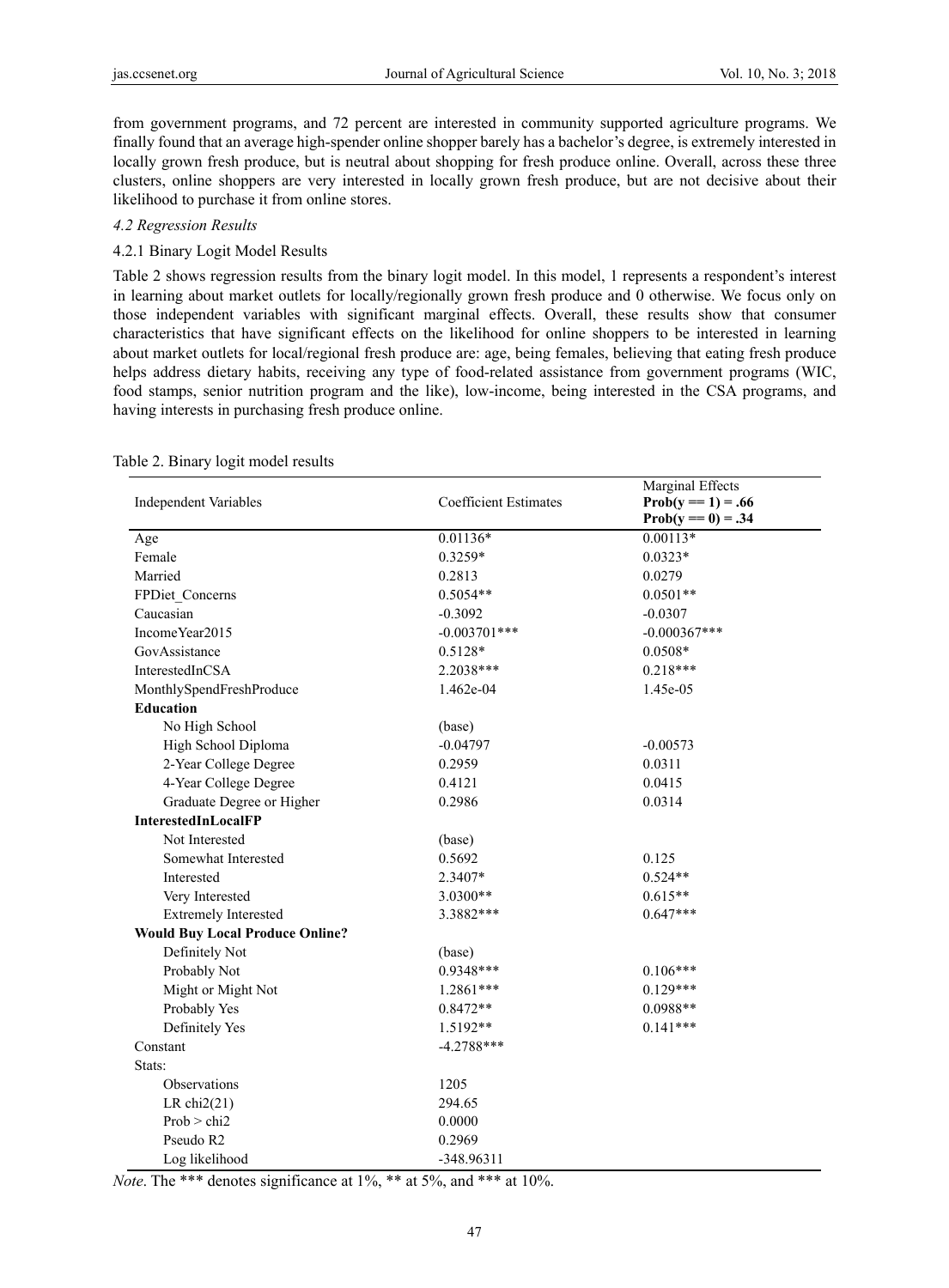This study found that shoppers with interests in the CSA programs are 22 percent more likely to learn about market outlets for local/regional fresh produce. Those who are interested in fresh produce are 52 percent more probable to learn about market outlets than those without any interests. Those who are very interested in fresh produce are 62 percent more likely. Those who are extremely interested are 65 percent more likely to learn about market outlets for locally/regionally grown fresh produce. We further found that online shoppers who would definitely purchase fresh produce online are 14 percent more likely to learn about market outlets for local/regional fresh produce. Marital status, ethnicity, monthly expenditures on fresh produce, and education have no significant effects on the probability of online shoppers being interested in learning about market outlets for local/regional fresh produce.

#### 4.2.2 Ordered Logit Model Results

Results in Table 3 are coefficient estimates from the ordered logit model. For each of the five common information channels, we regressed levels of preferences (not preferred, somewhat preferred, preferred, very preferred, extremely preferred) against the twelve explanatory variables. Three of these variables (see bolded) are categorical.

| <b>Independent Variables</b>           | Internet-Based | Radio and TV | Word of mouth | Newspapers  | <b>Public Places</b> |
|----------------------------------------|----------------|--------------|---------------|-------------|----------------------|
| Age                                    | $-0.016***$    | 0.001        | $-0.002$      | $0.0197***$ | $-0.0005$            |
| Female                                 | $0.4180***$    | $-0.257*$    | $-0.066$      | $-0.219$    | 0.149                |
| Married                                | 0.06           | 0.080        | $0.374***$    | 0.222       | 0.0388               |
| FPDiet Concerns                        | $-0.171$       | $-0.206$     | 0.096         | $-0.288*$   | $-0.100$             |
| Caucasian                              | $-0.073$       | $-0.103$     | $-0.225$      | 0.182       | 0.179                |
| Income Year2015                        | $-0.294$       | 0.243        | 0.243         | $-0.0321$   | $-0.176$             |
| GovAssistance                          | 0.193          | $-0.005$     | 0.078         | $-0.0609$   | $-0.163$             |
| InterestedInCSA                        | 0.001          | $-0.002$     | $0.003**$     | $-0.00106$  | $0.169*$             |
| MonthlySpendFreshProduce               | $-0.002$       | 0.001        | 0.001         | 0.0001      | $-0.0001$            |
| <b>Education</b>                       |                |              |               |             |                      |
| No High School                         | (base)         |              |               |             |                      |
| High School Diploma                    | 0.064          | 1.196        | 0.970         | $-0.546$    | 0.328*               |
| 2-Year College Degree                  | $-0.065$       | 1.291        | 0.530         | $-0.297$    | $0.044*$             |
| 4-Year College Degree                  | $0.090*$       | 1.114        | 0.373         | $-0.0365$   | $0.619*$             |
| Graduate Degree or Higher              | 0.034          | 0.735        | 0.690         | $-0.140$    | $0.968**$            |
| <b>Interest In Fresh Produce</b>       |                |              |               |             |                      |
| Not Interested                         | (base)         |              |               |             |                      |
| Somewhat Interested                    | 0.427          | 14.23        | $0.070*$      | $-1.748$    | 0.356                |
| Interested                             | 0.282          | 13.54        | $0.085**$     | $-1.962$    | 0.320                |
| Very Interested                        | 0.558          | 13.60        | $0.097*$      | $-1.720$    | $-0.165$             |
| <b>Extremely Interested</b>            | 0.437          | 14.02        | $0.023**$     | $-1.775$    | $-0.089$             |
| <b>Would Buy Local Produce Online?</b> |                |              |               |             |                      |
| Definitely Not                         | (base)         |              |               |             |                      |
| Probably Not                           | 0.360          | 0.107        | 0.183         | $-0.201$    | $-0.081$             |
| Might or Might Not                     | 0.661          | $-0.150$     | 0.0562        | $-0.562***$ | 0.071                |
| Probably Yes                           | $0.782**$      | $-0.105$     | 0.305         | $-0.308$    | $-0.105$             |
| Definitely Yes                         | $0.622**$      | 0.001        | $0.623**$     | $-0.239$    | 0.199                |
|                                        |                |              |               |             |                      |
| Constant cut1                          | $-0.68**$      | 12.97*       | $-14.40*$     | $-2.23*$    | $-3.41**$            |
| Constant cut2                          | $0.14*$        | $14.31*$     | $-13.41**$    | $-1.34*$    | $-2.08*$             |
| Constant cut3                          | $0.73*$        | $15.25**$    | $-12.57*$     | $-0.43**$   | $-1.10*$             |
| Constant cut4                          | $1.57*$        | $16.30**$    | $-11.56**$    | $0.57*$     | $0.09*$              |
| Stats:                                 |                |              |               |             |                      |
| Observations                           | 798            | 798          | 798           | 798         | 798                  |
| LR $chi2(21)$                          | 69.77          | 34.63        | 38.20         | 62.20       | 20.71                |
| Prob > chi2                            | 0.0000         | 0.0310       | 0.0122        | 0.0000      | 0.4769               |
| Pseudo R2                              | 0.0281         | 0.0136       | 0.0151        | 0.0244      | 0.0082               |
| Log likelihood                         | $-1204.56$     | $-1253.28$   | $-1247.5$     | $-1243.73$  | $-1251.47$           |

Table 3. Coefficient estimates from the ordered logit model

*Note*. The \*\*\* denotes significance at 1%, \*\* at 5%, and \*\*\* at 10%.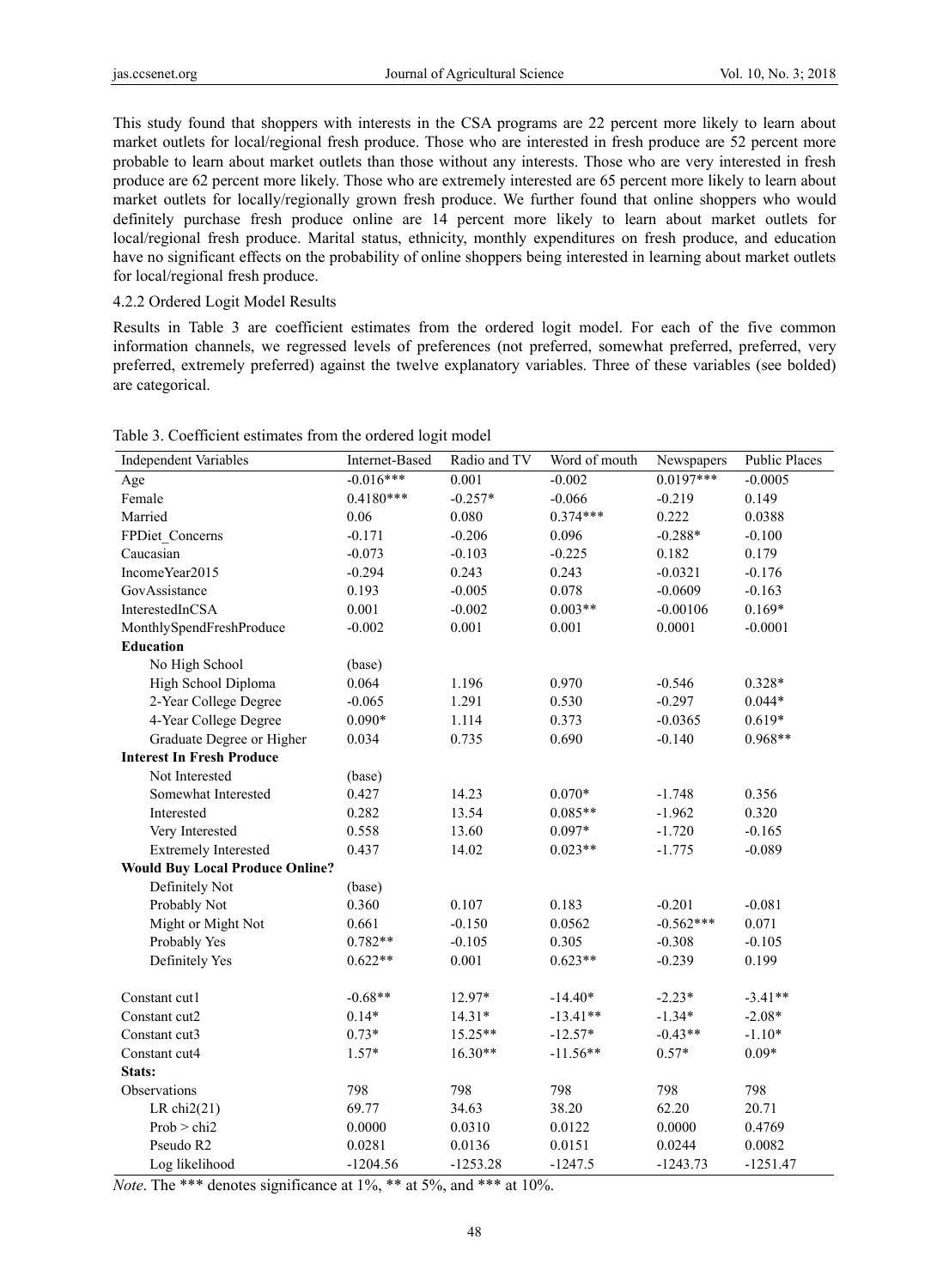These findings indicate that age is a significant factor on the Internet-based channel of information. Women and younger online shoppers prefer Internet-based educational information. Another significant factor is that men prefer educational information via radio/television stations. We found that married online shoppers prefer the word-of-mouth as a way to receive information about market outlets for local/regional fresh produce. Newspapers are found to be the preferred channel among older individuals and among those who are considered FPDiet Concerns. Those who are not interested in CSAs are more likely to prefer public places as a way to receive educational information regarding local fresh produce.

We included education, "interests in local fresh produce", and "would buy local produce online" in the model as categorical variables. We used no high school, not interested, and definitely not as base categories respectively. We found that levels of education do not have any significant effect on any one of the channels of information for locally grown fresh produce. Likewise, levels of interests in fresh produce do not have any significant effect on any one of the channels. On the other hand, we found significant differences among levels of commitment to buying local produce online. In comparison with those who would "definitely not", results indicate significant preferences for Internet-based channel among those respondents who might, probably, and definitely buy local produce online. Finally, we found that those who would probably not buy local produce online do not prefer receiving educational information through newspapers. Likewise, results indicate that those who would definitely buy local produce online less likely to prefer learning about market outlets via word-of-mouth channel. Table 4 show marginal effects each of the respondent' characteristics has on the likelihood of a specific information channel being preferred.

| Variables                              | Internet-Based | Radio/TV    | Word-of-mouth | Newspapers  | <b>Public Places</b> |
|----------------------------------------|----------------|-------------|---------------|-------------|----------------------|
| Age                                    | $-0.0035***$   | $-5.84e-05$ | 0.0002        | $0.035***$  | 4.92e-05             |
| Female                                 | $0.0913***$    | $-0.0318*$  | 0.00817       | 0.0393      | $-0.0158$            |
| Married                                | $-0.01513$     | $-0.0099$   | $0.046***$    | $-0.0398$   | $-0.00413$           |
| FPDiet Concerns                        | 0.03733        | 0.0254      | $-0.0118$     | $-0.0519*$  | 0.0107               |
| Caucasian                              | 0.01598        | 0.0127      | 0.0278        | $-0.0327$   | $-0.0190$            |
| IncomeYear2015                         | 0.06413        | $-0.0300$   | $-0.0301$     | 0.00577     | 0.0187               |
| GovAssistance                          | $-0.04225$     | 0.000565    | $-0.00960$    | 0.0109      | 0.0174               |
| InterestedInCSA                        | $-2.526e-04$   | 0.000196    | $0.0348**$    | 0.000190    | $0.0180*$            |
| MonthlySpendFreshProduce               | 3.555e-04      | $-0.0001$   | $-6.14e-05$   | $-8.51e-05$ | 5.05e-05             |
| <b>Education</b>                       |                |             |               |             |                      |
| No High School (base)                  |                |             |               |             |                      |
| High School Diploma                    | $-0.01400$     | $-0.203$    | $-0.134$      | 0.0987      | $0.101*$             |
| 2-Year College Degree                  | 0.01445        | $-0.213$    | $-0.0840$     | 0.0503      | $0.0698*$            |
| 4-Year College Degree                  | $0.0194*$      | $-0.193$    | $-0.0619$     | 0.0057      | $0.0774*$            |
| Graduate Degree or Higher              | $-0.0074$      | $-0.140$    | $-0.104$      | 0.0226      | $0.062**$            |
| <b>Interest in Fresh Produce</b>       |                |             |               |             |                      |
| Not Interested (base)                  |                |             |               |             |                      |
| Somewhat Interested                    | $-0.1000$      | $-0.897$    | $0.0145*$     | 0.181       | $-0.0314$            |
| Interested                             | $-0.0672$      | $-0.813$    | $0.197**$     | 0.221       | $-0.0286$            |
| Very Interested                        | $-0.1282$      | $-0.822$    | $0.0412*$     | 0.176       | 0.0178               |
| <b>Extremely Interested</b>            | $-0.1020$      | $-0.875$    | $0.059**$     | 0.185       | 0.00935              |
| <b>Would Buy Local Produce Online?</b> |                |             |               |             |                      |
| Definitely Not (base)                  |                |             |               |             |                      |
| Probably Not                           | 0.0832         | $-0.0125$   | 0.0218        | 0.0339      | 0.0089               |
| Might or Might Not                     | 0.0456         | 0.0194      | 0.00636       | $-0.104***$ | $-0.0073$            |
| Probably Yes                           | $0.038***$     | 0.0133      | 0.0379        | 0.0536      | 0.0115               |
| Definitely Yes                         | $0.0682**$     | $-0.0002$   | $0.067**$     | 0.0408      | $-0.0195$            |

Table 4. Marginal effects from the ordered logit model

*Note*. The \*\*\* denotes significance at 1%, \*\* at 5%, and \*\*\* at 10%.

The Marginal Effects from the ordered logit model above compares display different communication channels preferred for receiving educational information about market outlets for locally grown fruits and vegetables. We found that one more year of age among online shoppers decreases the likelihood to prefer internet-based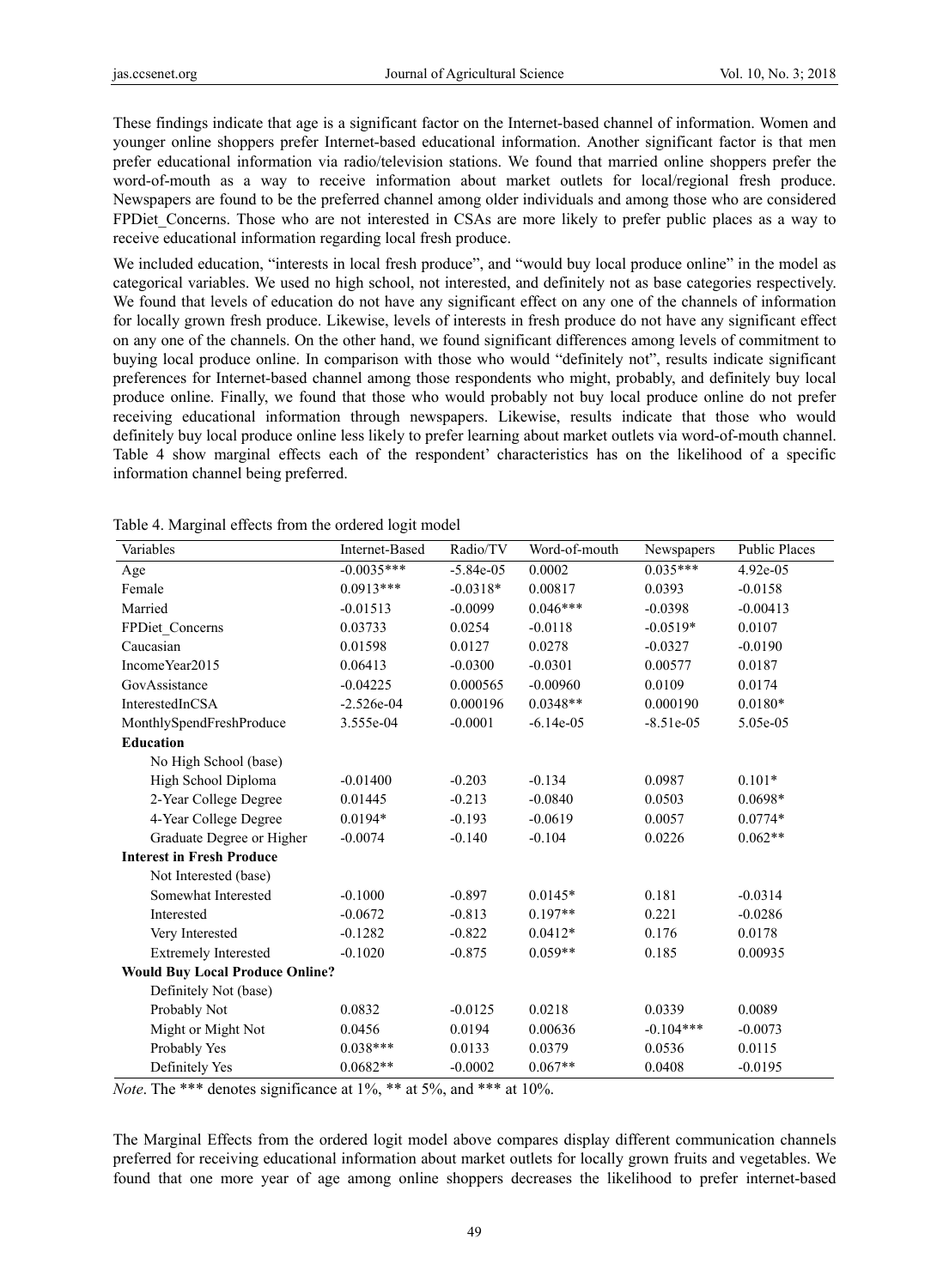information by 0.3 percent. Females are nine percent more likely to prefer Internet-based information. However, results indicate that females are three percent less likely to prefer radio and TV channels as ways to receive educational information about market outlets for local fresh produce. Those online shoppers with a 4-year college degree are two percent more partial to the Internet-based information than those without a high school diploma. In comparison with those who do not have any interests in buying local fresh produce online (base category), respondents who would definitely buy are seven percent more likely to favor Internet-based information. Being in the category of "probably yes" increases the probability of preferring Internet-based educational information by four percent.

Furthermore, results indicate that being married increases the probability of favoring word-of-mouth for local fresh produce by five percent. The online shoppers with interests in CSA programs are three percent more likely to consider the word-of-mouth as the preferred way to be educated about local fresh produce. It was found that those who are somewhat interested in local fresh produce are one percent more likely to prefer word-of-mouth. Online shoppers who are interested in local fresh produce are three percent more likely to favor receiving educational information through word-of-mouth channel. The next significant relative probability is for those who are very and extremely interested. Being very interested in local fresh produce leads to four percent more likely to prefer word-of-mouth while being extremely interested is associated with six percent more likely. As expected, age increases the likelihood that an individual prefers receiving educational information through newspapers. One extra year of age corresponds with a roughly four percent increase in that likelihood. Believing that fresh produce helps address dietary concerns decreases the probability of preferring information via newspaper by five percent.

The last category is public places as one of the possible channels to be educated about market outlets for local/regional fresh produce. The relative probability that those interested in the CSA programs prefer public places is two percent. We found that those who had a high school diploma are 10 percent more likely to prefer information displayed on public places. It was also found that the relative probability of online shoppers with a 2-Year college degree preferring public places is seven percent. Individuals with a 4-Year college degree are eight percent more likely to prefer public places. Those with a graduate degree or higher are six percent more likely to prefer public places. Table 5 shows predicted probabilities for each of the information channels to be not preferred, somewhat preferred, preferred, very preferred, or extremely preferred.

| <b>Information Channels</b> | Probabilities |                    |           |                |                            |
|-----------------------------|---------------|--------------------|-----------|----------------|----------------------------|
|                             | Not Preferred | Somewhat Preferred | Preferred | Very Preferred | <b>Extremely Preferred</b> |
| Internet-based              | 3223          | .1966              | .1424     | .1570          | .1816                      |
| Radio/TV stations           | .1441         | .2456              | .2310     | .2025          | .1767                      |
| Word-of-mouth               | .1446         | .1676              | .1999     | .2308          | .2570                      |
| Newspapers                  | .2349         | .1948              | .2213     | .1843          | .1646                      |
| Public places               | .1210         | .2222              | .2375     | .2392          | .1801                      |

Table 5. Predicted probabilities for information channels

Findings indicate that the probability for Internet-based (website and social media) to be at least preferred (preferred, very preferred, and extremely preferred) as channel to receive educational information about markets for local/regional fresh produce is estimated to be 48 percent. The probability for local radio and TV stations is estimated to be 61 percent. The likelihood for the "word-of-mouth" to be at least preferred is 69 percent. The likelihood for the newspapers to be at least preferred is 57 percent. The likelihood for the ads on public places (roadside signs, buses, buildings) to be at least preferred is 66 percent. Clearly, many online shoppers indicated that the most preferred communication channel to receive information about market outlets for locally grown fresh produce is through word-of-mouth.

# **5. Conclusion**

While several previous studies explained purchasing behaviors among consumers at famers' markets and CSA subscribers, this study focuses on online shoppers to explain the interests they have in learning about market outlets for the fresh produce that is locally/regionally grown. We also analyzed preferences for communication channels that online shoppers would like to receive educational information about local fresh produce. This study used survey data collected in 2016 from 1,205 online shoppers that we randomly selected within the U.S. Southern region. We used K-mean clustering algorithm, binary and ordered Logit models to analyze data. Based on the monthly expenditures on fresh produce, the clustering algorithm placed 73 percent of all respondents into the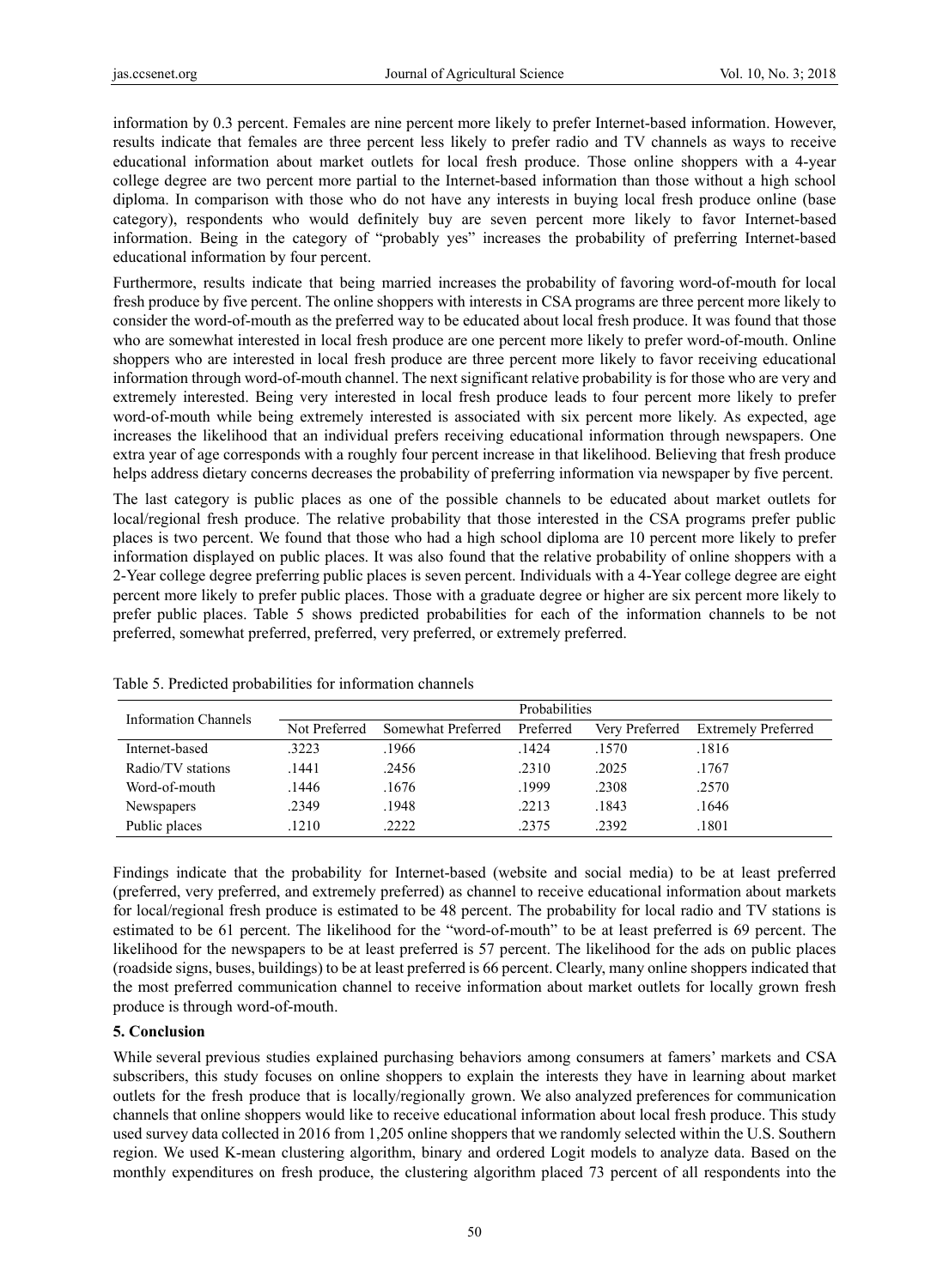low-spender group, 21 percent in the moderate-spender category, and 6 percent in the high-spender cluster. Overall, across these three clusters, online shoppers are very interested in locally grown fresh produce, but are not decisive about their likelihood to purchase it from online stores.

Results from the binary logit model show that the probability for online shopper to be interested in learning about direct-to-consumer market outlets for local/regional fresh produce is 66 percent. Results from the ordered logit models indicate that the likelihood for the word-of-mouth to be at least preferred (preferred, very preferred, and extremely preferred) as channel to receive/access educational information about market outlets for local/regional fresh produce is 69 percent. The likelihood for local radio and TV stations is estimated to be 61 percent. The probability for Internet-based to be at least preferred is 48 percent. The likelihood for the newspapers to be at least preferred is 57 percent. The likelihood for the ads on public places to be at least preferred is 66 percent.

Findings from this study lead to several points of marketing suggestions. First, based on the fact that online shoppers are generally interested in learning about market outlets for local/regional fresh produce, marketers and promoters of these markets should develop educational tools and strategies suitable to this audience. Second, because the word-of-mouth is the most favored, this study suggests that growers/sellers of fresh produce need to take possible measures to reinforce produce quality and enhance customer satisfaction; which will consequently continue speaking favorably for fresh produce.

Third, our findings suggest that those selling (or planning to sell) fresh produce online should target all three clusters (low, moderate, and high spenders). They should pay more attention to the high-spender cluster. Major characteristics of shoppers in this cluster include: monthly expenditure on fresh produce averaging \$289.94, annual income averaging \$89,290, those who believe that eating fresh produce helps to address their dietary concerns, those who are interested in CSA programs, those with a 4-year college/university degree, and those shoppers with interests in locally grown fresh produce. Another suggestion is that industry professionals with plans to educate online shoppers about market outlets for local/regional fresh produce should target: females, those concerned with dietary habits, food-related assistance recipients, low-income, those interested in CSA programs, and those who buy (or would) fresh produce online. Finally, we invite future studies to join our efforts to explain consumer preferences for local/regional fresh produce among online shoppers. For example, factors that explain the likelihood of buying fresh produce online remain unknown.

#### **References**

- Abello, F. J., Palma, M. A., Anderson, D. P., & Waller, M. W. (2014). Evaluating the factors influencing the number of visits to farmers' markets. *Journal of Food Products Marketing, 20*, 17-35. https://doi.org/ 10.1080/10454446.2013.807406
- Anderson, M. (2011). *Harnessing the Power of Online Customer Reviews for Local Business Growth*. Retrieved May 24, 2017, from http://searchengineland.com/harnessing-the-power-of-online-customer-reviews-forlocal-business-growth-92947
- Berger, J. (2011). Different Drivers of Online and Offline Word of Mouth. *Advances in Consumer Research, 39*, 17-18.
- Blisard, N. (1999). Advertising and What We Eat: The Case of Dairy Products. *American Eating Habits: Changes and Consequences. Agriculture Information Bulletin No. AIB-750.* Washington, DC: USDA-ERS. Retrieved May 24, 2017, from https://www.ers.usda.gov/publications/pub-details/?pubid=42243
- Bond, J. K., Thilmany, D., & Bond, C. (2009). What Influences Consumer Choice of Fresh Produce Purchase Location? *Journal of Agricultural and Applied Economics, 41*(1), 61-74. https://doi.org/10.1017/S10740 70800002558
- Conner, D., Colasanti, K., Ross, R. B., & Smalley, S. B. (2010). Locally Grown Foods and Farmers Markets: Consumer Attitudes and Behaviors. *Sustainability, 3*(2), 742-756. https://doi.org/10.3390/su2030742
- Curtis, R. K., Ward, R., Allen, K., & Slocumd, S. (2013). Impacts of Community Supported Agriculture Program Participation on Consumer Food Purchases and Dietary Choice. *Journal of Food Distribution Research, 44*(1), 42-51.
- Freedman, D. A., Mattison-Faye, A., Alia, K., Guest, M. A., & Hébert, J. R. (2014). Comparing Farmers' Market Revenue Trends Before and after the Implementation of a Monetary Incentive for Recipients of Food Assistance. *Prev Chronic Dis, 11*, E87. https://doi.org/10.5888/pcd11.130347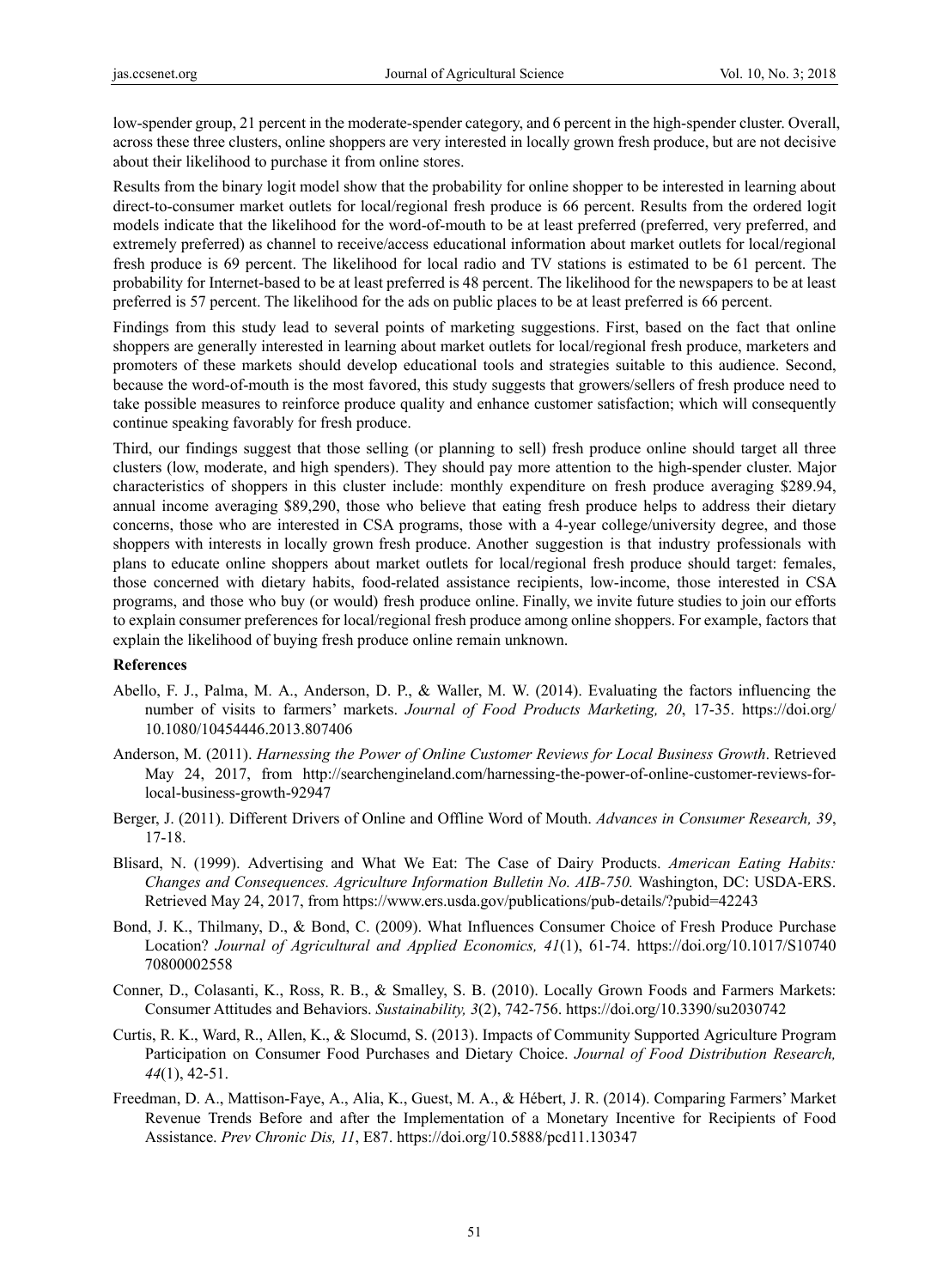- Gallo, A. E. (1999). Food Advertising in the United States. In American Eating Habits: Changes and Consequences. *Agriculture Information Bulletin No. AIB-750.* Washington, DC: USDA-ERS. Retrieved May 24, 2017, from https://www.ers.usda.gov/publications/pub-details/?pubid=42243
- Gumirakiza, J. D., Curtis, R. K., & Bosworth, R. (2014). Who Attends Farmers' Markets and Why? Understanding Consumer and their Motivations. *International Food and Agribusiness Management Review, 17*(2), 65-82.
- Judith, A. (2012). Tablets and Smartphones Transform the In-store Customer Experience. *CRM Magazine, 16*(1).
- Keeling-Bond, J., Thilmany-McFadden, D., & Bond, C. (2009). What influences consumer choice of fresh produce purchase location? *Journal of Agricultural and Applied Economics, 41*(1), 61-74. https://doi.org/ 10.1017/S1074070800002558
- Kennedy, P. (2008). *A Guide to Econometrics* (6th ed.). Malden, Massachusetts: Blackwell Publishing.
- Kotler, P., & Armstrong, G. (2010). *Principles of Marketing* (13th ed.). New Jersey: Pearson Education.
- Kraschnewski, J. L., George, D. R., Rovniak, L. S., Monroe, D. L., Fiordalis, E., & Bates, E. (2014). Characterizing Customers at Medical Center Farmers' Markets. *J Community Health, 39*(4), 727-731. https://doi.org/10.1007/s10900-014-9818-x
- Low, S. A., & Vogel, S. (2011). Direct and Intermediated Marketing of Local Foods in the United States. *Economic Research Report Number 128.* Washington, DC: USDA-ERS. https://doi.org/10.2139/ssrn. 2114361
- Martinez, S., Hand, M., Pra, M. D., Pollack, S., Ralston, K., Smith, T., … Newman, C. (2010). *Local food systems: Concepts, impacts, and issues* (ERR 97). U.S. Department of Agriculture, Economic Research Service.
- Mas-Colell, A., Whinston, M. D., & Green, J. R. (1995). *Microeconomic Theory*. New York: Oxford University Press.
- Megicks, P., Memery, J., & Angell, R. J. (2012). Understanding local food shopping: Unpacking the ethical dimension. *Journal of Marketing Management, 28*(3-4), 264-289. https://doi.org/10.1080/0267257X.2012. 658838
- Meyer, J. (2012). *Community Supported Agriculture: A Strategic Analysis of the Market and a Competency-based Strategic Plan* (A Thesis, Michigan State University, USA). Retrieved January 12, 2017, from http://ageconsearch.umn.edu/handle/140519
- Morganosky, M. A., & Cude, B. J. (2002). Consumer demand for online food retailing: Is it really a supply side issue? *International Journal of Retail & Distribution Management, 30*(10), 451-458. https://doi.org/ 10.1108/09590550210445326
- Neilson Company. (2015). The future of grocery. *E-commerce, digital technology, and changing shopping preferences around the world*. Retrieved May 22, 2017, from http://www.nielsen.com/content/ dam/nielsenglobal/vn/docs/Reports/2015/
- Nie, C., & Zepeda, L. (2011). Lifestyle Segmentation of US food Shoppers to Examine Organic and Local Food Consumption. *Appetite, 57*(1), 28-37. https://doi.org/10.1016/j.appet.2011.03.012
- Onozaka, Y., & Thilmany-McFadden, D. (2011). Does local labeling complement or compete with other sustainable labels? A conjoint analysis of direct and joint values for fresh produce claims. *American Journal of Agricultural Economics, 93*(3), 693-706. https://doi.org/10.1093/ajae/aar005
- Racine, E. F., Mumford, E. A., & Laditka, S. B. (2013). Understanding Characteristics of Families Who Buy Local Produce. *Journal of Nutrition Education and Behavior, 45*(1), 30-38. https://doi.org/10.1016/j.jneb.2012. 04.011
- Ruelas, V., Iverson, E., Kiekel, P., & Peters, A. (2012). The Role of Farmers' Markets in Two Low Income, Urban Communities. *J Community Health, 37*(3), 554-562. https://doi.org/10.1007/s10900-011-9479-y
- Train, K. E. (2009). *Discrite Choice Methods with Simulation* (2nd ed.). New York: Cambridge University Press. https://doi.org/10.1017/CBO9780511805271
- U.S. Census Bureau. (2016). *Census Regions and Divisions of the United States*. Retrieved May 20, 2017, from http://www2.census.gov/geo/pdfs/maps-data/maps/reference/us\_regdiv.pdf
- Wolf, M. M., Spittler, A., & Ahern, J. (2005). A Profile of Farmers' Market Consumers and the Perceived Advantages of Produce Sold at Farmers' Markets. *Journal of Food Distribution Research, 36*(1), 192-201.